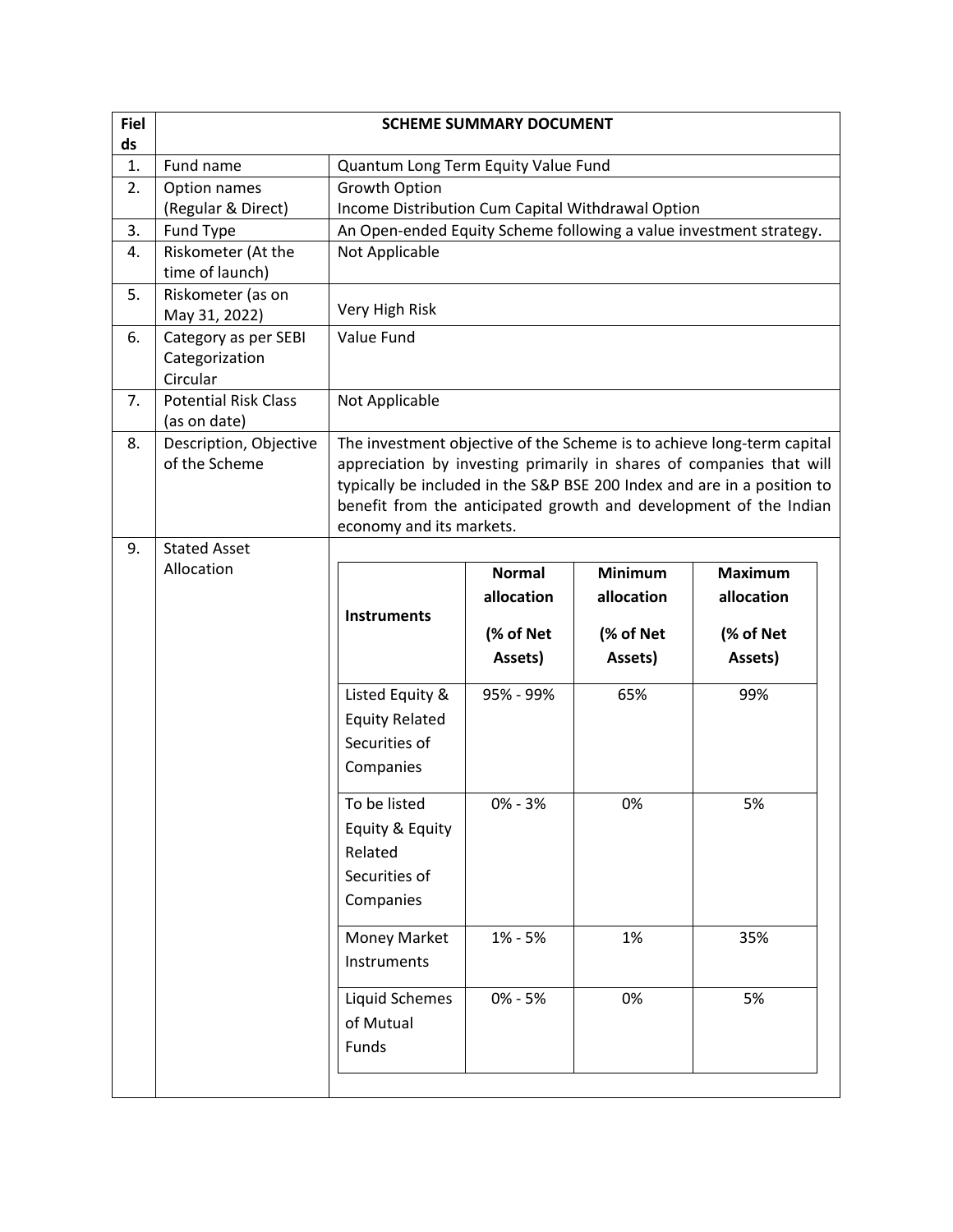| 10. | <b>Face Value</b>                                          | Rs. 10/-                                                                            |     |  |
|-----|------------------------------------------------------------|-------------------------------------------------------------------------------------|-----|--|
| 11. | NFO Open Date                                              | February 08, 2006                                                                   |     |  |
| 12. | <b>NFO Close Date</b>                                      | February 25, 2006                                                                   |     |  |
| 13. | <b>Allotment Date</b>                                      | March 13, 2006                                                                      |     |  |
| 14. | Reopen Date                                                | March 16, 2006                                                                      |     |  |
| 15. | Maturity Date (For                                         | Not Applicable                                                                      |     |  |
|     | Close ended Funds)                                         |                                                                                     |     |  |
| 16. | Benchmark (Tier I)                                         | <b>S&amp;P BSE 500 TRI</b>                                                          |     |  |
| 17. | Benchmark (Tier II)                                        | <b>S&amp;P BSE 200 TRI</b>                                                          |     |  |
| 18. | Fund Manager 1-<br>Name                                    | Sorbh Gupta                                                                         |     |  |
| 19. | Fund Manager 1- Type<br>(Primary/Comanage/<br>Description) | Primary                                                                             |     |  |
| 20. | Fund Manager 1-<br>From Date                               | December 01, 2020                                                                   |     |  |
| 21. | Fund Manager 2-<br>Name                                    | George Thomas                                                                       |     |  |
| 22. | Fund Manager 2- Type<br>(Primary/Comanage/<br>Description) | Comanage                                                                            |     |  |
| 23. | Fund Manager 2-<br>From Date                               | April 01, 2022                                                                      |     |  |
| 21. | <b>Actual Expense (TER)</b>                                | Direct Plan 1.29%p.a.                                                               |     |  |
|     | as on May 31, 2022                                         | Regular Plan 1.79%p.a.                                                              |     |  |
| 22. | Exit Load (if                                              | 10% of units if redeemed or switched out                                            | Nil |  |
|     | applicable)                                                | during exit load period i.e. 730 days from the                                      |     |  |
|     |                                                            | allotment                                                                           |     |  |
|     |                                                            |                                                                                     |     |  |
|     |                                                            | Exit Load Period: 730 days from the date of                                         |     |  |
|     |                                                            | allotment                                                                           |     |  |
|     |                                                            | Remaining 90% of units in parts or full :                                           |     |  |
|     |                                                            | (i) if redeemed or switched out on or before<br>365 days from the date of allotment | 2%  |  |
|     |                                                            | (ii) if redeemed or switched out on or after                                        | 1%  |  |
|     |                                                            | 365 days but before 730 days from                                                   |     |  |
|     |                                                            |                                                                                     |     |  |
|     |                                                            | the date of allotment                                                               |     |  |
|     |                                                            | If units redeemed or switched out after 730                                         | Nil |  |
|     |                                                            | days from the date of allotment                                                     |     |  |
| 23. | Custodian                                                  | Deutsche Bank A.G                                                                   |     |  |
|     |                                                            |                                                                                     |     |  |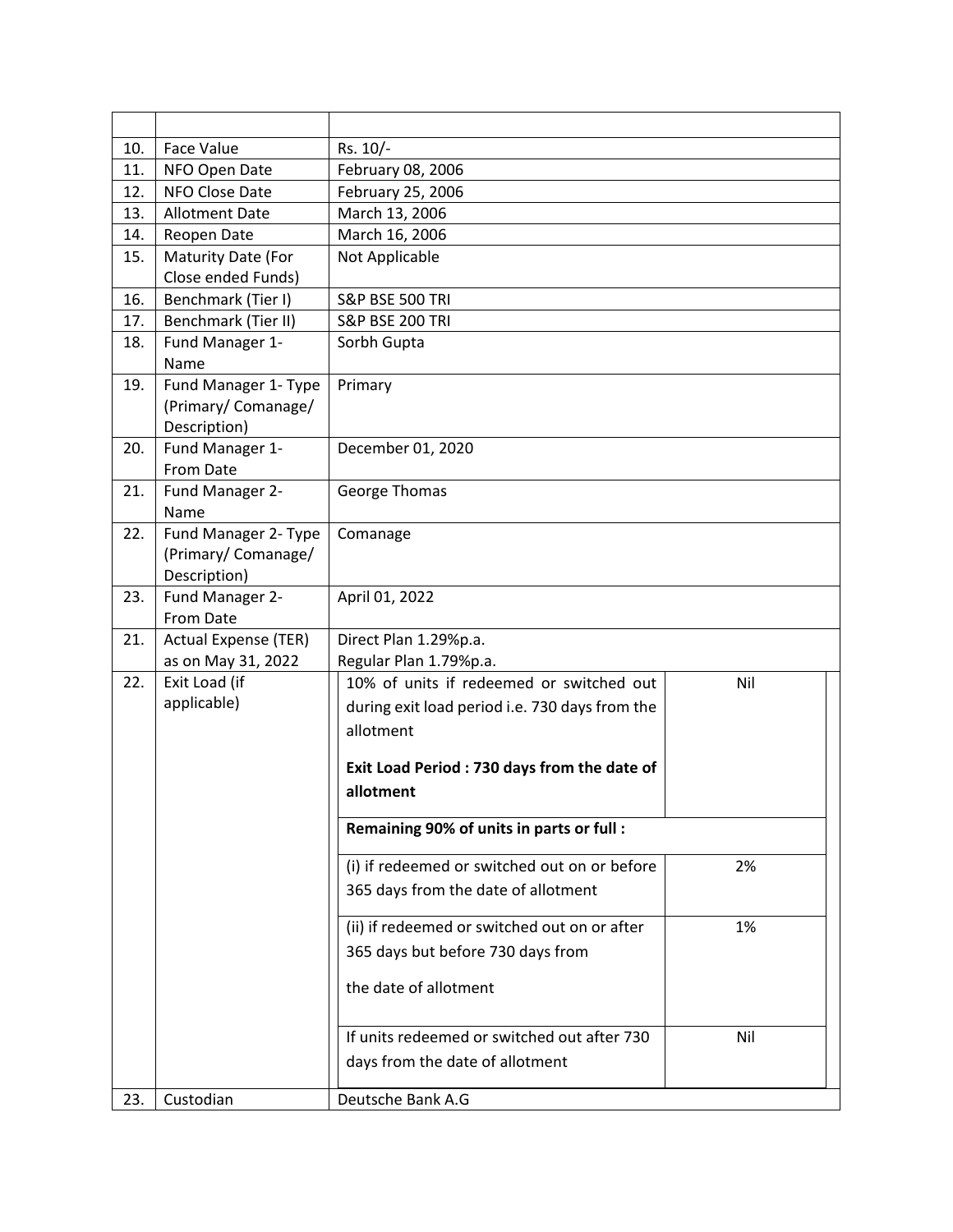| 24. | Auditor                                              | M/s. S. R. Batliboi & Co. LLP                                                                                                                                                                                                                                                                                                                                                                                                                                                                                                                                                               |
|-----|------------------------------------------------------|---------------------------------------------------------------------------------------------------------------------------------------------------------------------------------------------------------------------------------------------------------------------------------------------------------------------------------------------------------------------------------------------------------------------------------------------------------------------------------------------------------------------------------------------------------------------------------------------|
| 25. | Registrar                                            | <b>KFin Technologies Limited</b>                                                                                                                                                                                                                                                                                                                                                                                                                                                                                                                                                            |
| 26. | RTA Code (To be<br>phased out)                       | EFDPD: Quantum Long Term Equity Value Fund - Direct Plan IDCW<br>Payout Option<br>EFDPR : Quantum Long Term Equity Value Fund - Direct Plan IDCW Re-<br><b>Investment Option</b><br>EFGPG : Quantum Long Term Equity Value Fund - Direct Plan Growth<br>Option<br>EFRDD: Quantum Long Term Equity Value Fund - Regular Plan IDCW<br>Payout Option<br>EFRDR: Quantum Long Term Equity Value Fund - Regular Plan IDCW<br><b>Re-Investment Option</b><br>EFRGG: Quantum Long Term Equity Value Fund - Regular Plan Growth<br>Option                                                            |
| 27. | <b>Listing Details</b>                               | Not Listed                                                                                                                                                                                                                                                                                                                                                                                                                                                                                                                                                                                  |
| 28. | <b>ISINs</b>                                         | INF082J01044 : Quantum Long Term Equity Value Fund - Direct Plan<br><b>IDCW Payout Option</b><br>INF082J01051 : Quantum Long Term Equity Value Fund - Direct Plan<br><b>IDCW Re-Investment Option</b><br>INF082J01036 : Quantum Long Term Equity Value Fund - Direct Plan<br>Growth Option<br>INF082J01259 : Quantum Long Term Equity Value Fund - Regular Plan<br><b>IDCW Payout Option</b><br>INF082J01267 : Quantum Long Term Equity Value Fund - Regular Plan<br><b>IDCW Re-Investment Option</b><br>INF082J01242 : Quantum Long Term Equity Value Fund - Regular Plan<br>Growth Option |
| 29. | AMFI Codes (To be<br>phased out)                     | 103490 : Quantum Long Term Equity Value Fund - Direct Plan Growth<br>Option<br>103491 : Quantum Long Term Equity Value Fund - Direct Plan IDCW<br>141068 : Quantum Long Term Equity Value Fund - Regular Plan Growth<br>Option<br>141069: Quantum Long Term Equity Value Fund - Regular Plan IDCW                                                                                                                                                                                                                                                                                           |
| 30. | <b>SEBI Codes</b>                                    | Data not available                                                                                                                                                                                                                                                                                                                                                                                                                                                                                                                                                                          |
|     |                                                      | <b>INVESTMENT AMOUNT DETAILS</b>                                                                                                                                                                                                                                                                                                                                                                                                                                                                                                                                                            |
| 31. | Minimum Application<br>Amount                        | Rs. 500/-                                                                                                                                                                                                                                                                                                                                                                                                                                                                                                                                                                                   |
| 32. | Minimum Application<br>Amount in multiples of<br>Rs. | $Rs. 1/-$                                                                                                                                                                                                                                                                                                                                                                                                                                                                                                                                                                                   |
| 33. | Minimum<br>Additional<br>Amount                      | Rs. 500/-                                                                                                                                                                                                                                                                                                                                                                                                                                                                                                                                                                                   |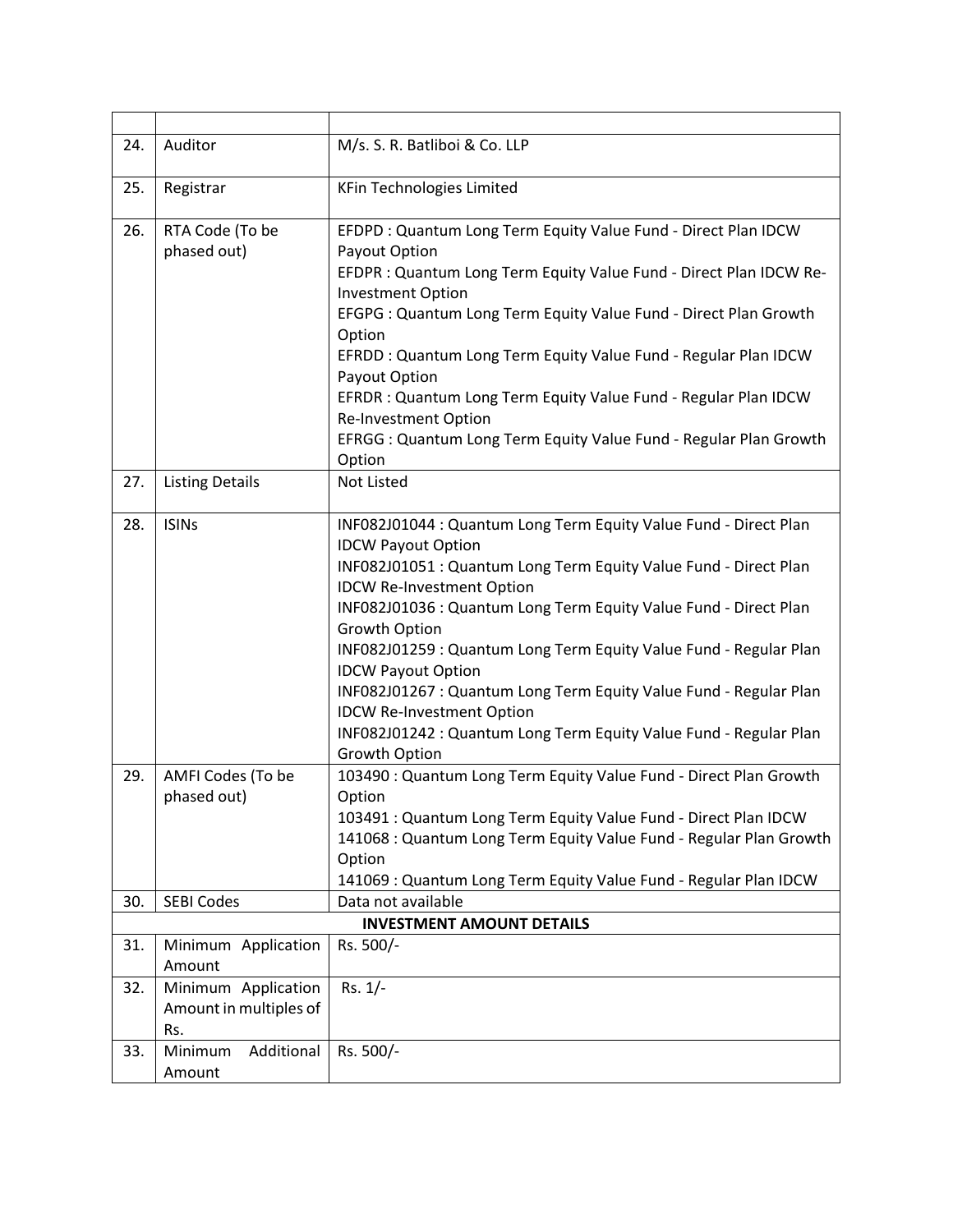| 34. | Minimum<br>Additional            | $Rs.1/-$                                                     |
|-----|----------------------------------|--------------------------------------------------------------|
|     | Amount in multiples of           |                                                              |
|     | Rs.                              |                                                              |
| 35. | Minimum Redemption               | Rs. 500/-                                                    |
|     | Amount in Rs.                    |                                                              |
| 36. | Minimum Redemption               | 50 Units                                                     |
|     | <b>Amount in Units</b>           |                                                              |
| 37. | <b>Balance</b><br><b>Minimum</b> | Nil                                                          |
|     | Amount (If Applicable)           |                                                              |
| 38. | Minimum<br>Balance               | Nil                                                          |
|     | Amount in units (If              |                                                              |
|     | Applicable)                      |                                                              |
| 39. | Max<br>Investment                | Nil                                                          |
|     | Amount                           |                                                              |
| 40. | Switch<br>Minimum                | Rs. 500/-                                                    |
|     | Amount                           |                                                              |
| 41. | Minimum Switch Units             | 50 units                                                     |
|     | (If Applicable)                  |                                                              |
| 42. | Switch<br>Multiple               | $Rs. 1/-$                                                    |
|     | Amount (if Applicable)           |                                                              |
| 43. | Switch Multiple Units            | Nil                                                          |
|     | (if Applicable)                  |                                                              |
|     |                                  |                                                              |
| 44. | <b>Max Switch Amount</b>         | Nil                                                          |
|     |                                  |                                                              |
| 45. | Max Switch Units (If             | Nil                                                          |
|     | Applicable)                      |                                                              |
| 46. |                                  |                                                              |
|     | <b>Swing Pricing</b>             | Not Applicable                                               |
| 47. | Segregated<br>Portfolio          | Not Applicable                                               |
|     | (If Applicable)                  |                                                              |
|     |                                  | <b>SIP DETAILS</b>                                           |
| 48. | Frequency                        | Daily,<br>1.                                                 |
|     |                                  | Weekly,<br>2.                                                |
|     |                                  | Fortnightly,<br>3.                                           |
|     |                                  | Monthly<br>4.                                                |
|     |                                  | Quarterly<br>5.                                              |
|     |                                  |                                                              |
| 49. | Minimum amount                   | Rs. 100/- (Daily)<br>1.                                      |
|     |                                  | Rs. 500/- (Weekly, Fortnightly, Monthly and Quarterly)<br>2. |
|     |                                  |                                                              |
| 50. | In Multiple of                   | Re. 1/-                                                      |
|     |                                  |                                                              |
| 51. | Minimum Instalments              | $132 - Daily$ ,<br>1.                                        |
|     |                                  | 25 - Weekly,<br>2.                                           |
|     |                                  | 3.<br>13 - Fortnightly,                                      |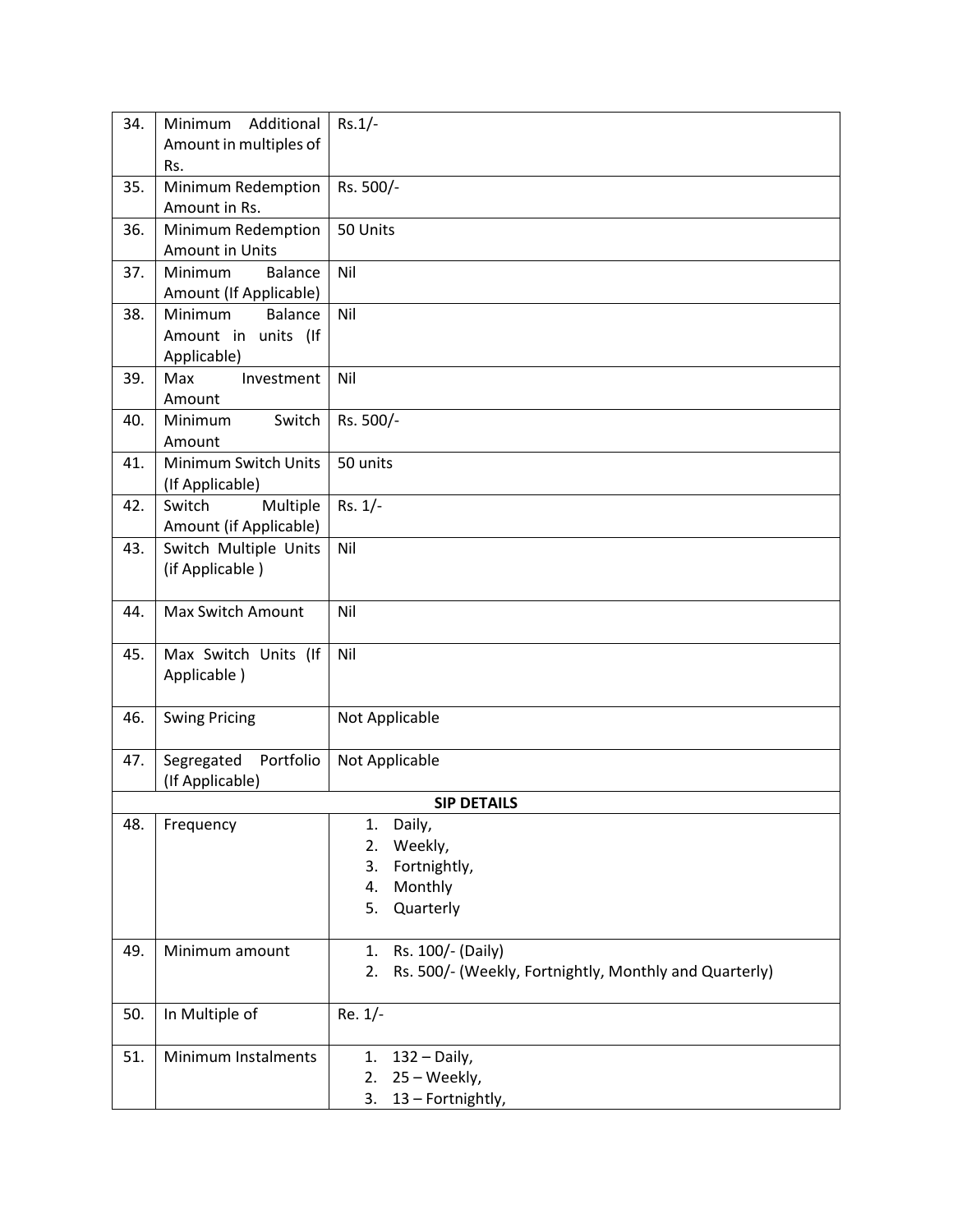|     |                     | 4. $6 - monthly$ ,                                           |
|-----|---------------------|--------------------------------------------------------------|
|     |                     | 5. 4 - Quarterly                                             |
|     |                     |                                                              |
| 52. | Dates               | Daily - All Business Days                                    |
|     |                     | Weekly - 7, 15, 21, 28                                       |
|     |                     | Fortnightly - 5 & 21 OR 7 & 25                               |
|     |                     | Monthly / Quarterly - 5, 7, 15, 21, 25, 28                   |
| 53. | Maximum Amount (if  | Nil                                                          |
|     | any)                |                                                              |
|     |                     | <b>SWP DETAILS</b>                                           |
| 54. | Frequency           | Weekly,<br>1.                                                |
|     |                     | Fortnightly,<br>2.                                           |
|     |                     | Monthly<br>3.                                                |
|     |                     | Quarterly<br>4.                                              |
| 55. | Minimum amount      | Rs. 500/-                                                    |
| 56. | In Multiple of      | $Rs. . 1/-$                                                  |
| 57. | Minimum Instalments | Weekly-25<br>1.                                              |
|     |                     | 2. Fortnightly - 13                                          |
|     |                     | 3. Monthly $-6$                                              |
|     |                     | 4. Quarterly $-4$                                            |
|     |                     |                                                              |
| 58. | Dates               | Weekly - 7, 15, 21, 28                                       |
|     |                     |                                                              |
|     |                     | Fortnightly - 5&21 OR 7&25                                   |
|     |                     | Monthly / Quarterly - 5,7,15,21,25,28                        |
| 59. | Maximum Amount (if  | Nil                                                          |
|     | any)                |                                                              |
|     |                     | <b>STP DETAILS</b>                                           |
| 60. | Frequency           | Daily,<br>1.                                                 |
|     |                     | Weekly,<br>2.                                                |
|     |                     | Fortnightly,<br>3.                                           |
|     |                     | Monthly<br>4.                                                |
|     |                     | Quarterly<br>5.                                              |
|     |                     |                                                              |
| 61. | Minimum amount      | Rs. 100/- Daily<br>1.                                        |
|     |                     | Rs. 500/- (Weekly, Fortnightly, Monthly and Quarterly)<br>2. |
| 62  | In Multiple of      | $Rs. 1/-$                                                    |
|     |                     |                                                              |
| 63. | Minimum Instalments | 132 - Daily<br>1.                                            |
|     |                     | Weekly-25<br>2.                                              |